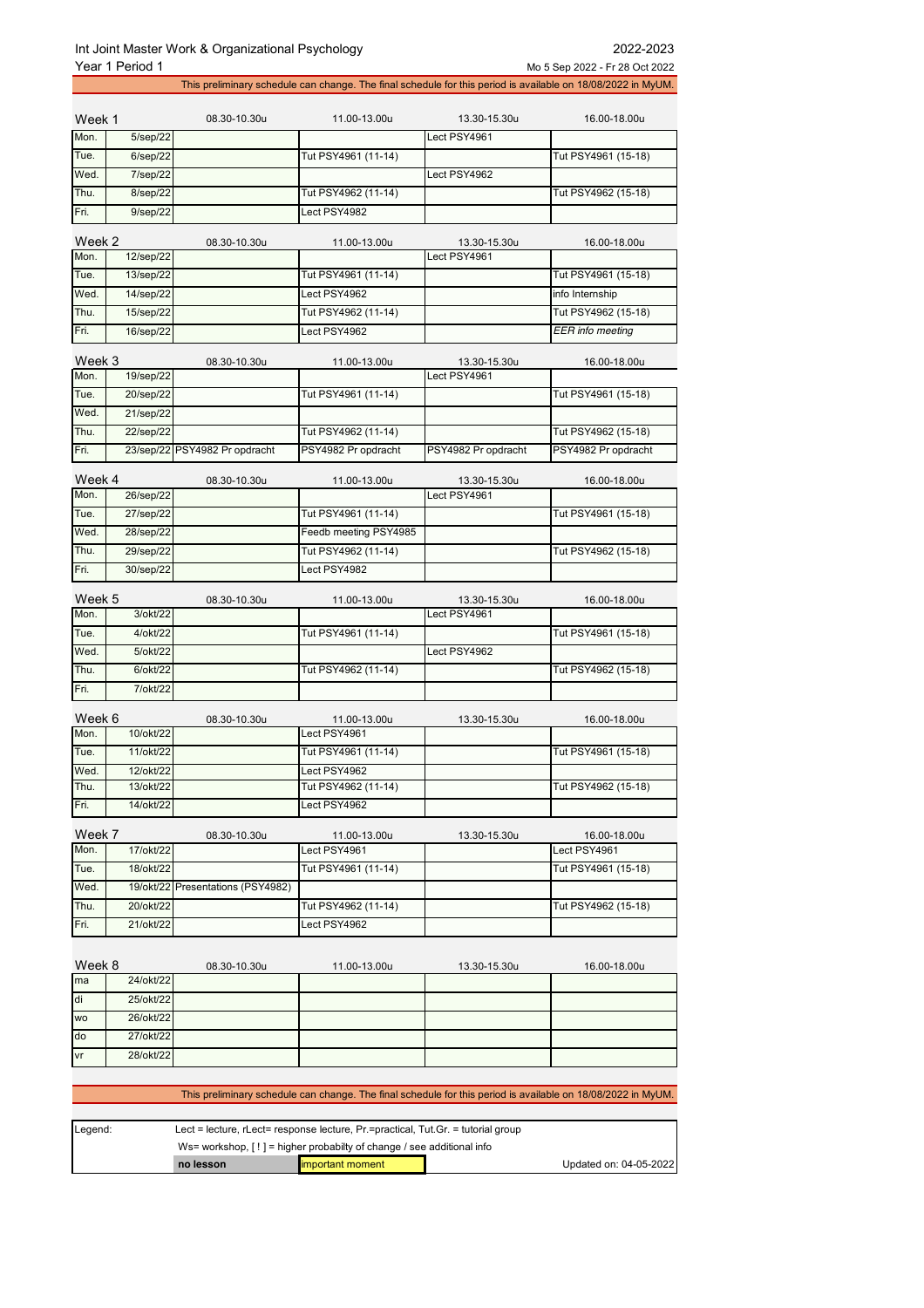Year 1 Period 2 Mo 31 Okt 2022 - Fr 23 Dec 2022 This preliminary schedule can change. The final schedule for this period is available on 13/10/2022 in MyUM. Week 1 08.30-10.30u 11.00-13.00u 13.30-15.30u 16.00-18.00u ma 31/okt/22 Lect PSY4963 1/nov/22 Tut PSY4963 (11-14) Tut PSY4963 (15-18) wo 2/nov/22 Lect PSY4997 Lect PSY4964 do 3/nov/22 Tut PSY4964 (11-14) Tut PSY4964 (15-18) vr 4/nov/22 Week 2 08.30-10.30u 11.00-13.00u 13.30-15.30u 16.00-18.00u ma 7/nov/22 Lect PSY4963 di 8/nov/22 Tut PSY4963 (11-14) Tut PSY4963 (15-18) wo 9/nov/22 Lect PSY4964 do 10/nov/22 Tut PSY4964 (11-14) Tut PSY4964 (15-18) 11/nov/22 Week 3 08.30-10.30u 11.00-13.00u 13.30-15.30u 16.00-18.00u ma 14/nov/22 Lect PSY4963 di 15/nov/22 Tut PSY4963 (11-14) Tut PSY4963 (15-18) wo 16/nov/22 Lect PSY4964 do 17/nov/22 Tut PSY4964 (11-14) Tut PSY4964 (15-18) vr 18/nov/22 Week 4 08.30-10.30u 11.00-13.00u 13.30-15.30u 16.00-18.00u ma 21/nov/22 Lect PSY4963 di 22/nov/22 Tut PSY4963 (11-14) Tut PSY4963 (15-18) wo 23/nov/22 Lect PSY4964 do 24/nov/22 Tut PSY4964 (11-14) Tut PSY4964 (15-18) vr 25/nov/22 Week 5 08.30-10.30u 11.00-13.00u 13.30-15.30u 16.00-18.00u ma 28/nov/22 Lect PSY4963 di 29/nov/22 Tut PSY4023 (11-14) Tut PSY4023 (15-18) wo 30/nov/22 Lect PSY4964 do 1/dec/22 Tut PSY4964 (11-14) Tut PSY4964 (15-18) vr 2/dec/22 Week 6 08.30-10.30u 11.00-13.00u 13.30-15.30u 16.00-18.00u ma 5/dec/22 di 6/dec/22 Tut PSY4023 (11-14) Tut PSY4023 (15-18) wo 7/dec/22 Lect PSY4964 do 8/dec/22 Tut PSY4964 (11-14) Tut PSY4964 (11-14) Tut PSY4964 (15-18) vr 9/dec/22 Week 7 08.30-10.30u 11.00-13.00u 13.30-15.30u 16.00-18.00u ma 12/dec/22 **Lect PSY4964** 13/dec/22 Tut PSY4023 (11-14) Tut PSY4023 (11-14) Tut PSY4023 (15-18) wo | 14/dec/22 Pr PSY4986 Pr PSY4986 Lect PSY4963 do 15/dec/22 Tut PSY4964 (11-14) Tut PSY4964 (15-18) 16/dec/22 PSY4987 Symposium PSY4987 Symposium PSY4987 Symposium PSY4987 Symposium Week 8 08.30-10.30u 11.00-13.00u 13.30-15.30u 16.00-18.00u ma 19/dec/22 20/dec/22 wo 21/dec/22 do 22/dec/22 23/dec/22

 This preliminary schedule can change. The final schedule for this period is available on 13/10/2022 in MyUM. Legend: Lect = lecture, rLect= response lecture, Pr.=practical, Tut.Gr. = tutorial group

|         | no lesson                                                               | <b>Important moment</b>                                                           |  | Updated on: 04-05-2022 |
|---------|-------------------------------------------------------------------------|-----------------------------------------------------------------------------------|--|------------------------|
|         | Ws= workshop. $[!]$ = higher probabilty of change / see additional info |                                                                                   |  |                        |
| Legena. |                                                                         | Lect = lecture, r.Lect= response lecture, Pr.=practical, Tut.Gr. = tutorial group |  |                        |